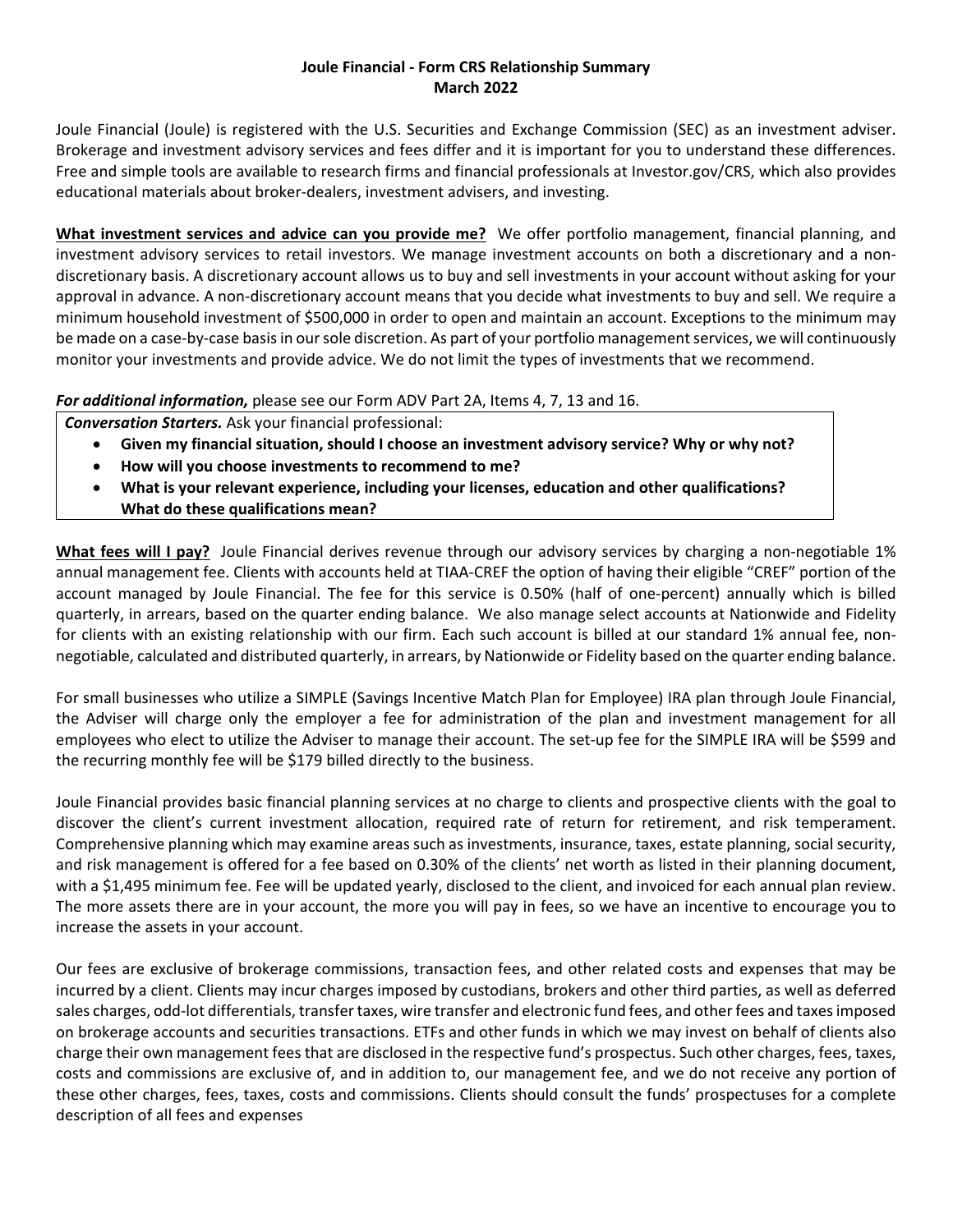## **Joule Financial - Form CRS Relationship Summary March 2022**

**You will pay fees and costs whether you make or lose money on your investments. Fees and costs will reduce any amount of money you make on your investments over time. Please make sure you understand what fees and costs you are paying.** 

*For additional information,* please see our Form ADV Part 2A brochure Items 5 and 6.

*Conversation Starters* Help me understand how these fees and costs might affect my investments. If I give you \$10,000 to invest, how much will go to fees and costs, and how much will be invested for me?

**What are your legal obligations to me when acting as my investment adviser? How else does your firm make money and what conflicts of interest do you have?**

*When we act as your investment adviser,* **we have to act in your best interest and not put our interest ahead of yours. At the same time, the way we make money creates some conflicts with your interests. You should understand and ask us about these conflicts because they affect the recommendations we provide you. Here is an example to help you understand what this means.** 

- The more assets you have in your advisory account, including cash, the more you will pay us. We therefore have an incentive to increase the assets in your account in order to increase our fees. You pay our fee even if you do not buy or sell.
- Our firm does not pay anyone or receive any compensation for client referrals.

## *For additional information,* please see our Form ADV Part 2A.

*Conversation Starter.* Ask your financial professional: **How might your conflicts of interest affect me, and how will you address them?** 

**How do your financial professionals make money?** Our financial professionals are primarily compensated with a fixed annual salary plus a bonus based firm profitability. Level of compensation may be based on the amount of client assets they service, the time and complexity needed to meet a client's needs and the revenue the firm earns from advisory services.

**Do your financial professionals have legal or disciplinary history?**

**Yes.** Visit Investor.gov/CRS for a free and simple search tool to research us and our financial professionals.

*Conversation Starter.* Ask your financial professional:

**As a financial professional, do you have any disciplinary history? For what type of conduct?**

**Additional Information** For additional information about our services or to request a copy of Form CRS, please contact us at: 1216 South Broadway, Lexington, KY 40504 or telephonically at 859-881-0777 or via our website at [www.joulefinancial.com](http://www.joulefinancial.com/)

*Conversation Starter.* Ask your financial professional: **Who is my primary contact person? Is he or she a representative of an investment-adviser or broker-dealer? Who can I talk to if I have concerns about how this person is treating me?**